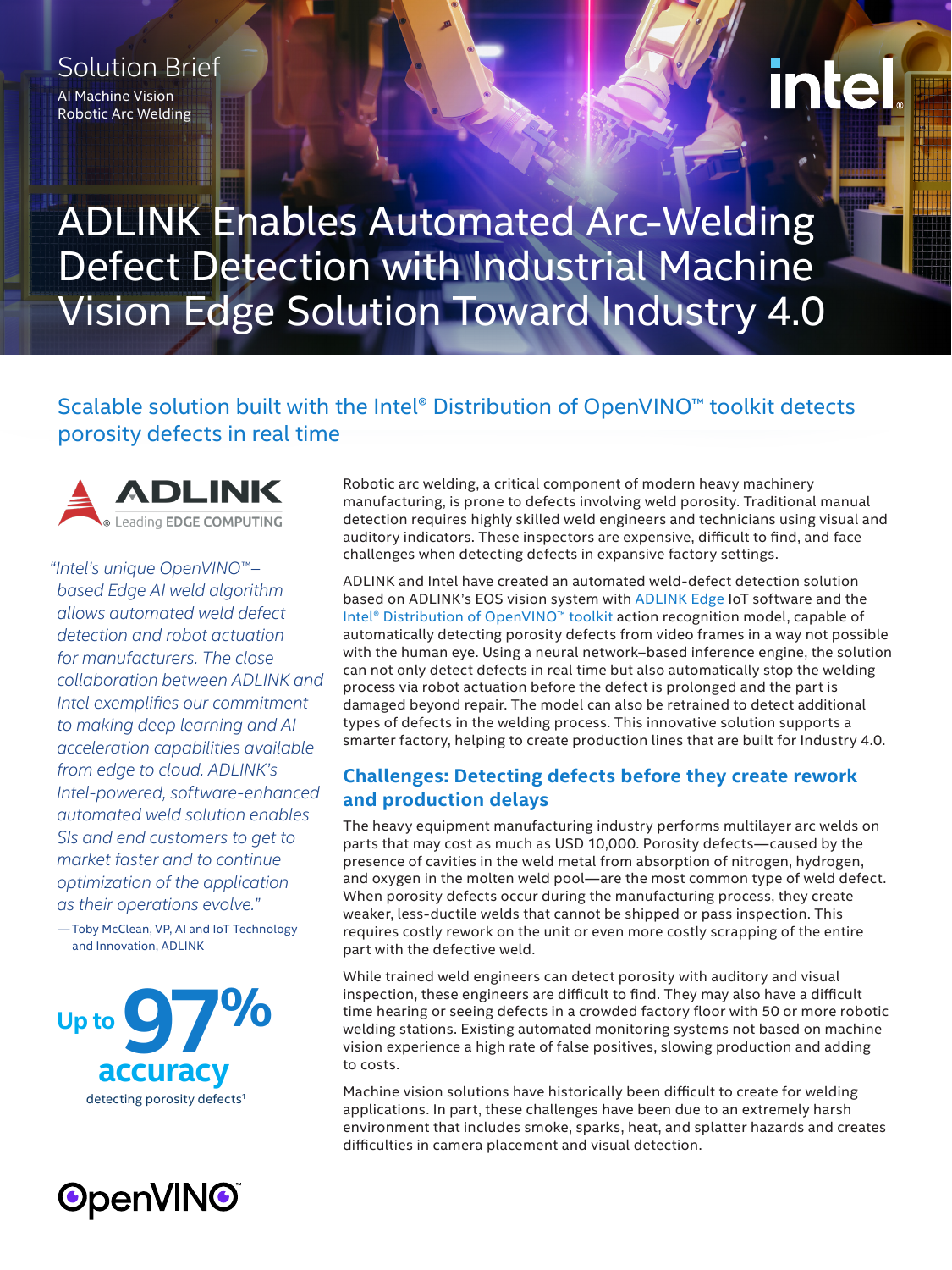## **Solution: AI-based defect detection at the edge with Intel® Core™ CPUs, Intel® Movidius™ Myriad™ X VPUs, and the Intel® Distribution of OpenVINO™ toolkit**

Automating porosity detection required an integrated, end-to-end system of hardware and software capable of generating insights in real time. The solution consists of a pretrained machine learning model from Intel on the ADLINK EOS-1620 machine vision platform featuring Intel® Core™ i7 processors and Intel® Movidius™ Myriad™ X VPUs. Integrated ADLINK Edge IoT software supports the seamless integration of systems and equipment to capture, stream, process, understand, and act on vision data.

The VPU-accelerated machine vision platform runs the ADLINK Edge implementation of the Intel® Distribution of OpenVINO™ toolkit, incorporating its inference engine into the ADLINK Data River data-sharing platform. This allows analysis and inference capabilities for compute-intense vision workloads from multiple machine vision streams. In order to deliver the right machine vision data to the right place at the right time, the Data River platform supports the ability to plug in modular software and hardware anywhere at the edge to facilitate north-south and east-west data flow.

 In addition to detecting porosity defects with up to 97.14 percent accuracy,<sup>1</sup> the solution automatically shuts down the weld robots with a stop command once welds have been identified as defective. Workers can also be notified of defects as they occur, so the defective weld can be corrected before parts are rendered unusable.

Within the solution, ADLINK Edge IoT software supports real-time data connectivity and communication between over 150 types of equipment, enabling plug-and-play capabilities across a large number of environments using different types of machines. The solution captures multiple image data streams and applies high-performance processing power to support machine learning and inferencing at the edge, with workload consolidation that allows multiple compute processes to operate

simultaneously. It can be easily deployed at scale across many welding robots, requiring only touch-up training to take new environmental conditions into account.

Offering a prebuilt, ready-to-deploy configuration, including a ruggedized camera and its placement and interfacing, the solution also allows easy development, retraining, and redeployment of its base model to detect additional defects. The solution offers the capability to connect to any off-the-shelf ruggedized camera, for fast and easy changes with no vendor lock-in. It can also be used across a range of Intel®-based hardware based depending on the compute requirements, ensuring scalability. All software components seamlessly interact within the solution independent of where they are deployed. This provides the flexibility to bring in additional compute or to move or add software components in the future without impacting the existing system.

#### **Benefits of the ADLINK solution include:**

- Automated defect detection to alleviate skilled-workforce shortages
- Weld porosity detection helps stop bad welds in real time
- Workload consolidation for multiple camera inputs and actuation of multiple robots
- Easy model deployment on ADLINK Edge IoT software with an integrated inference engine from the the Intel® Distribution of OpenVINO™ toolkit
- Use of nearly any connectivity protocol, cloud service, and camera interface
- Easy workload distribution on the factory floor
- Scalability for system integrators and end customers using any type of weld equipment or weld environment
- Reduced delays, wastage, and costs, and increased production uptime2

## **How it works**

At the heart of the system is the neural network–based AI action recognition model that is trained on good welds as well as welds with porosity defects. This trained model was based on the action recognition model from the Intel® Distribution of OpenVINO™ toolkit training extensions and is now publicly available for download through the OpenVINO Model Zoo.

This model allows for easy retraining and scaling of deployment for future Intel® hardware, reducing application redevelopment time. By accelerating AI workloads with its function and kernel libraries—as well as providing pretrained models covering a wide range of real use cases the toolkit simplifies the development of machine vision solutions.

To detect porosity defects in real time, earlier than human inspectors, Intel and ADLINK put a camera where no human could go: on the welding gun, just 12 to 14 inches away from the actual weld. Using video frames from cameras positioned on the welding guns, a 2D classification network is applied to frame processing, followed by temporal aggregation that averages the responses.

The trained AI model is then stored in the AEA Model Manager and the ADLINK Profile Builder applies it to the OpenVINO inference engine for examination of the streaming video frames. When defects are detected by the AI model, the solution is able to instantly switch off the robot in real time using a stop command over Modbus or OPC UA.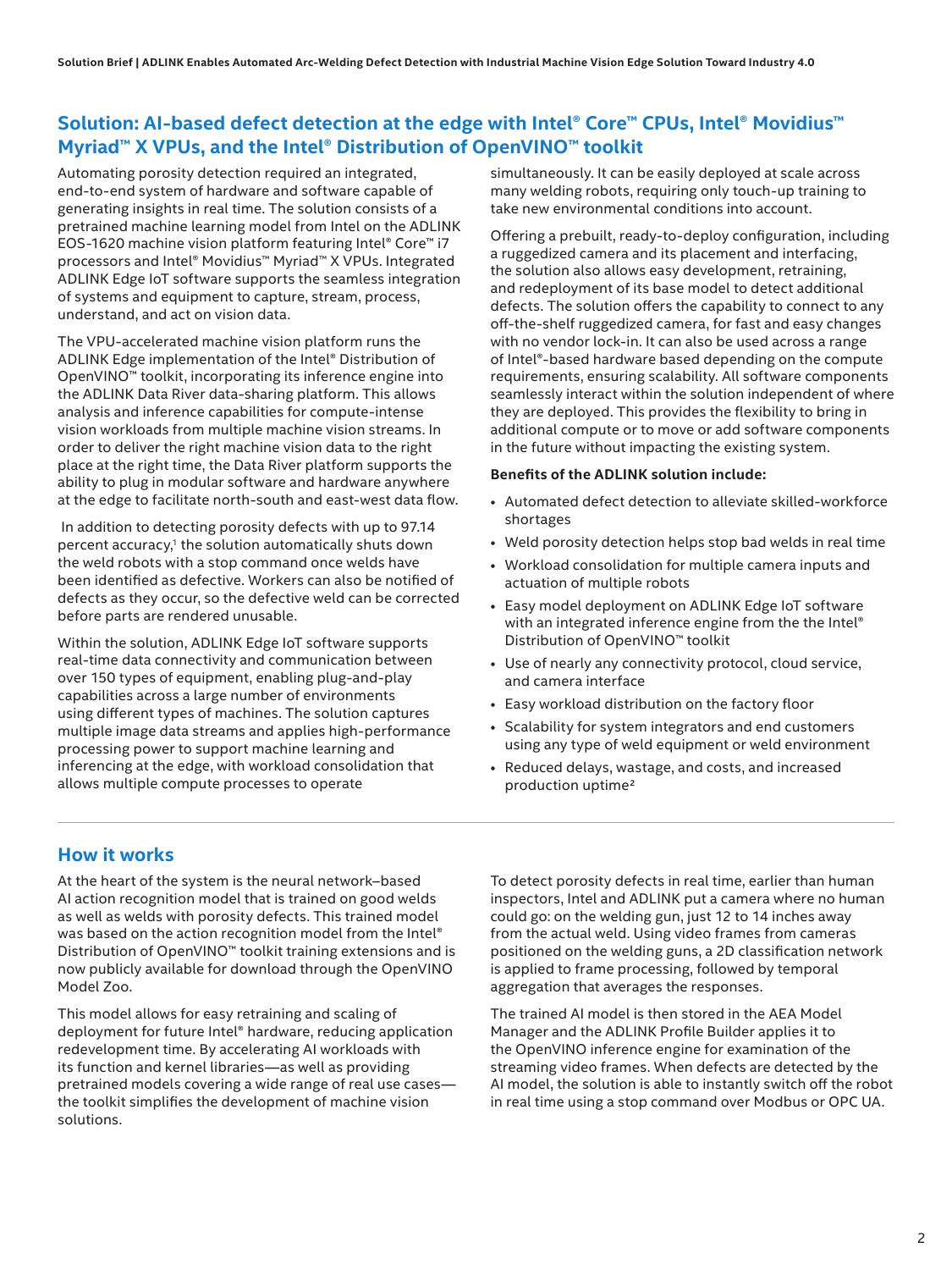**Solution Brief | ADLINK Enables Automated Arc-Welding Defect Detection with Industrial Machine Vision Edge Solution Toward Industry 4.0** 



Because accuracy of machine vision solutions can be impacted by ambient conditions like light, angle, and resolution, this solution uses light from the weld sparks without relying on any external light sources, making it weld-environment agnostic. This enables greater portability across various types of welding stations without impacting the overall accuracy of the AI model. This stand-alone solution has no dependency on any third-party power supply or the weld robot model, making it truly scalable.

The resulting solution is an end-to-end integrated system that enables AI at the edge, connects to new and existing weld equipment, captures multiple compute-intensive image data streams, and deploys machine learning models to edge devices with easy continual improvement. With the Edge AI Machine Vision Weld Solution, manufacturers gain insights needed to drive action on the factory floor. This automates the QA process to improve quality, reduce costs, and increase factory throughput.<sup>2</sup> It brings intelligence to the edge for fast decision-making and reduced latency, with easy upgrades and scaling as needs evolve.



## **Summary: Automated arc weld defect detection powered by Intel® technology**

Heavy equipment manufacturing requires precision arc welding that is prone to porosity defects. Porous welds result in brittleness and weakness that cannot pass inspection and may require expensive parts to be reworked or scrapped. To detect and correct these welds at an earlier point in the manufacturing process, ADLINK collaborated with Intel to develop an automated defect-detection solution. This machine learning solution used the Intel® Distribution of OpenVINO™ toolkit, ADLINK Edge IoT software, and ADLINK's EOS-1620 machine vision platform featuring Intel Core i7 processors with Intel® Movidius™ Myriad™ X VPUs, providing a ready-to-deploy solution for manufacturers and an easy-toscale offering for system integrators.

With the new machine vision solution, ADLINK and Intel make it possible for manufacturers to see welds up close in a way never before possible with manual inspection: frame by frame, allowing defects to be detected and acted upon in real time. With these new capabilities and an easy, flexible machine interface, the solution helps manufacturers automatically monitor and helps stop the welding process and enable revisions before a part requires scrapping.

Designed to be flexible and scalable from the start, the arc-welding solution aids additional defect detection with fast and simplified model retraining. Using the solution, manufacturers can reduce delays, wastage, and costs, and increase productivity.2